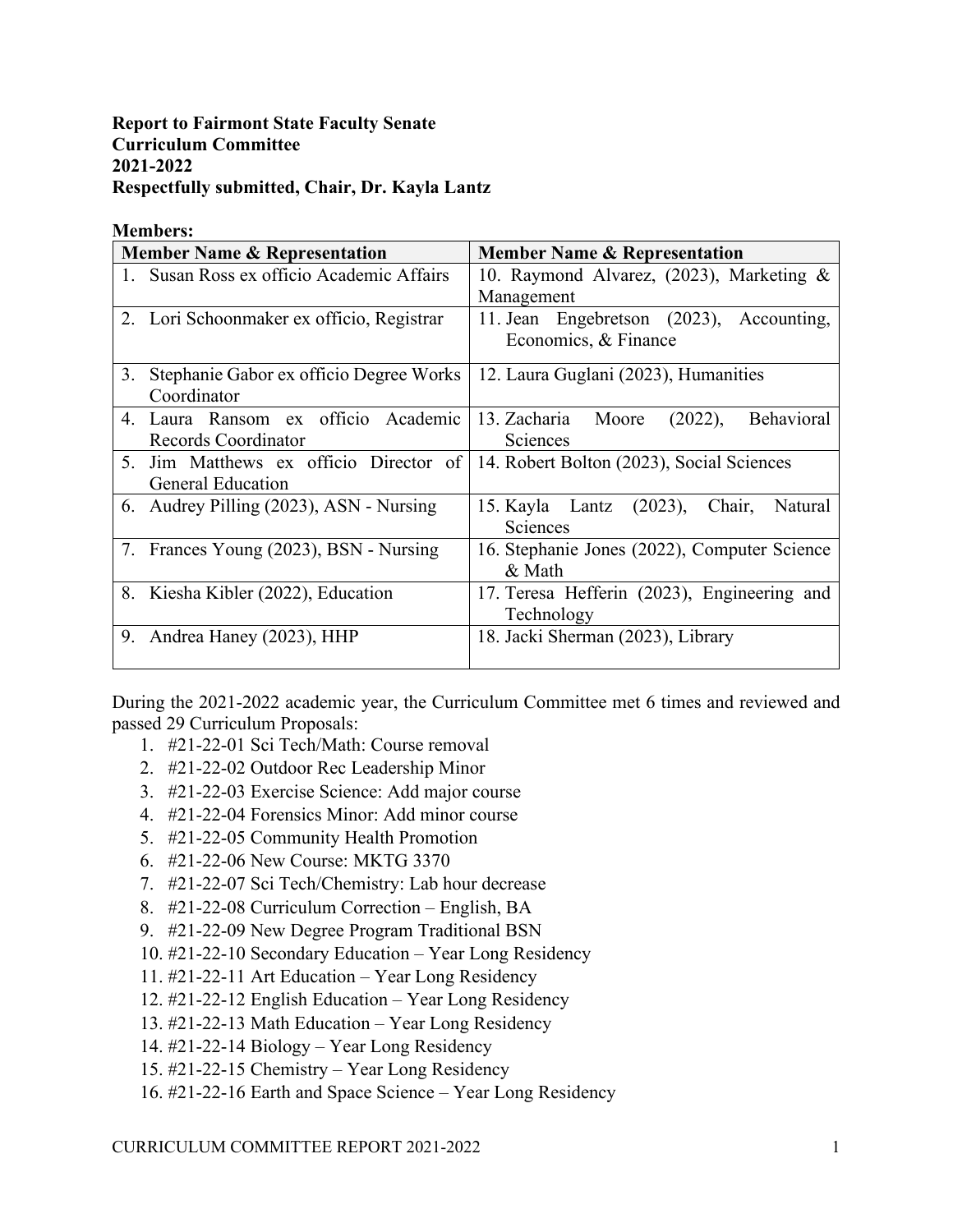- 17. #21-22-17 General Science Year Long Residency
- 18. #21-22-18 Physical Education Year Long Residency
- 19. #21-22-19 Physics Year Long Residency
- 20. #21-22-20 Spanish Education Year Long Residency
- 21. #21-22-21 Curriculum Change History Minor
- 22. #21-22-22 FORS 3385 Writing Intensive Course Proposal
- 23. #21-22-23 Course Change FORS 3385 Forensic Science
- 24. #21-22-24 New Course MATH 1410
- 25. #21-22-25 Curriculum Change Political Science
- 26. #21-22-26 New Course Physics 1002
- 27. #21-22-27 Curriculum Change Honors Program Education Track
- 28. #21-22-28 Social Studies Year Long Residency
- 29. #21-22-29 Civil Engineering Curriculum Proposal

The following academic pre-requisite and restriction changes were shared:

- 1. BIOL 3301 prerequisite
- 2. CHEM 1105 prerequisite and restriction change
- 3. COMP prerequisite DW
- 4. PHED 4400
- 5. PHED 3317
- 6. PHED 3316
- 7. PHED 3313
- 8. PHED 3312
- 9. PHED 2211
- 10. NUTR 2250 prerequisite and restriction change
- 11. FORS 2201
- 12. MATH 4520
- 13. MATH 2520 name change
- 14. ENGL 3374
- 15. ENGL 3304
- 16. ENGL 3314
- 17. ENGL 3303
- 18. ENGL 3313

The following academic memos were shared:

- 1. Course Removal GS HLTA 2203
- 2. MATH 2520 Title Change Request
- 3. Deactivation MATH 1185 and MATH 1186
- 4. MATH 2520 Name Change

Additionally, the committee reviewed the Senate bylaws and proxy voting, along with reviewing and passing 3 new proposal forms.

- 1. Senate Bylaws Curriculum Committee section
- 2. Proxy voting
- 3. Curriculum change form